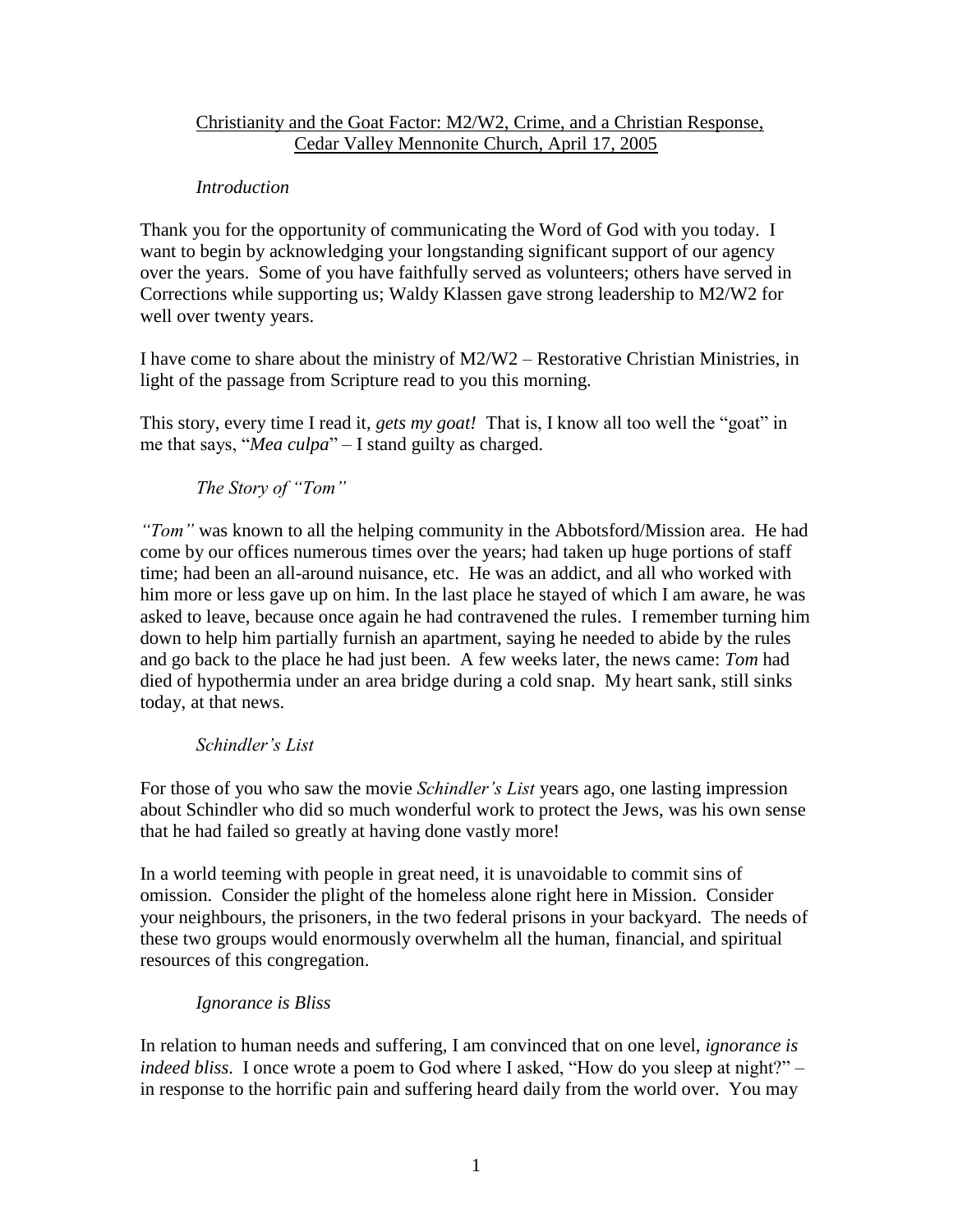recall in the movie starring Jim Carrey and Morgan Freeman, *Bruce Almighty*, that Carrey, taking on God's role for a limited time and place, is overwhelmed by the petitions coming across the computer screen just in his tiny divine bailiwick.

There is a song by Jim and Jean Strathdee that begins,

"*Sometimes I wish my eyes had never been opened...*" My sentiments too. Yet, while from one angle ignorance is bliss, *wilful* ignorance is damnation. Consider Jesus' story of the Rich Man and Lazarus in Luke 16. Lazarus, full of sores, longing for even the crumbs from the rich man's table, lay at the gate of the rich man, who studiously *ignored* Lazarus; something even the dogs did not do who came and licked his sores.

Then, after both die, the tables are turned. The rich man longs for someone to cool his tongue like Lazarus longed for someone to feed him the rich man's crumbs. But the rich man had obviously known of his deliberate lifelong brush-off of Lazarus, since he asks for Lazarus by name to cool his tongue.

Now that is a story of *wilful* failure to love the neighbour near. This is not to mention yet the enemy far. Archbishop Desmond Tutu in *No Future Without Forgiveness* writes of the deliberate blindness of white South Africa during *apartheid* to the brutality of the army and military. "The former apartheid cabinet member Leon Wessels was closer to the mark when he said that they had not wanted to know, for there were those who tried to alert them (p. 269)." Still, Tutu graciously states: " 'There but for the grace of God go I (p. 253).' " There too readily goes everyone of us.

I worked for two years on a team doing evangelism in West Berlin during the early seventies. I once asked an elderly woman we got to know,

*Aber haben Sie nicht gewußt?* – But didn't you know?

Her voice said *Nein*, but her eyes said *Yes*. One could not live in Germany during the War and not notice the Stars of David worn by Jews, the disappearance of them from neighbourhoods, the closing of their shops, the rumours of concentration camps… and worse. Of course her eyes said *Yes*.

*Matthew 25: 31 – 46*

The text before us is read either in a straightforward understanding that our relationship to God is predicated upon our relationship in turn to the "other", to neighbour and enemy, or it is taken somehow as referring more dispensationally to how we respond to Christ at his Second Coming. I suggest that the two seeming opposite ways of reading the text amount to the same thing: how we respond to God in Christ is function of how we respond to neighbour near, enemy afar.

Please notice a few things about our text today:

There is no mention whatsoever of "justification by faith" in this text, though it is a salvation passage.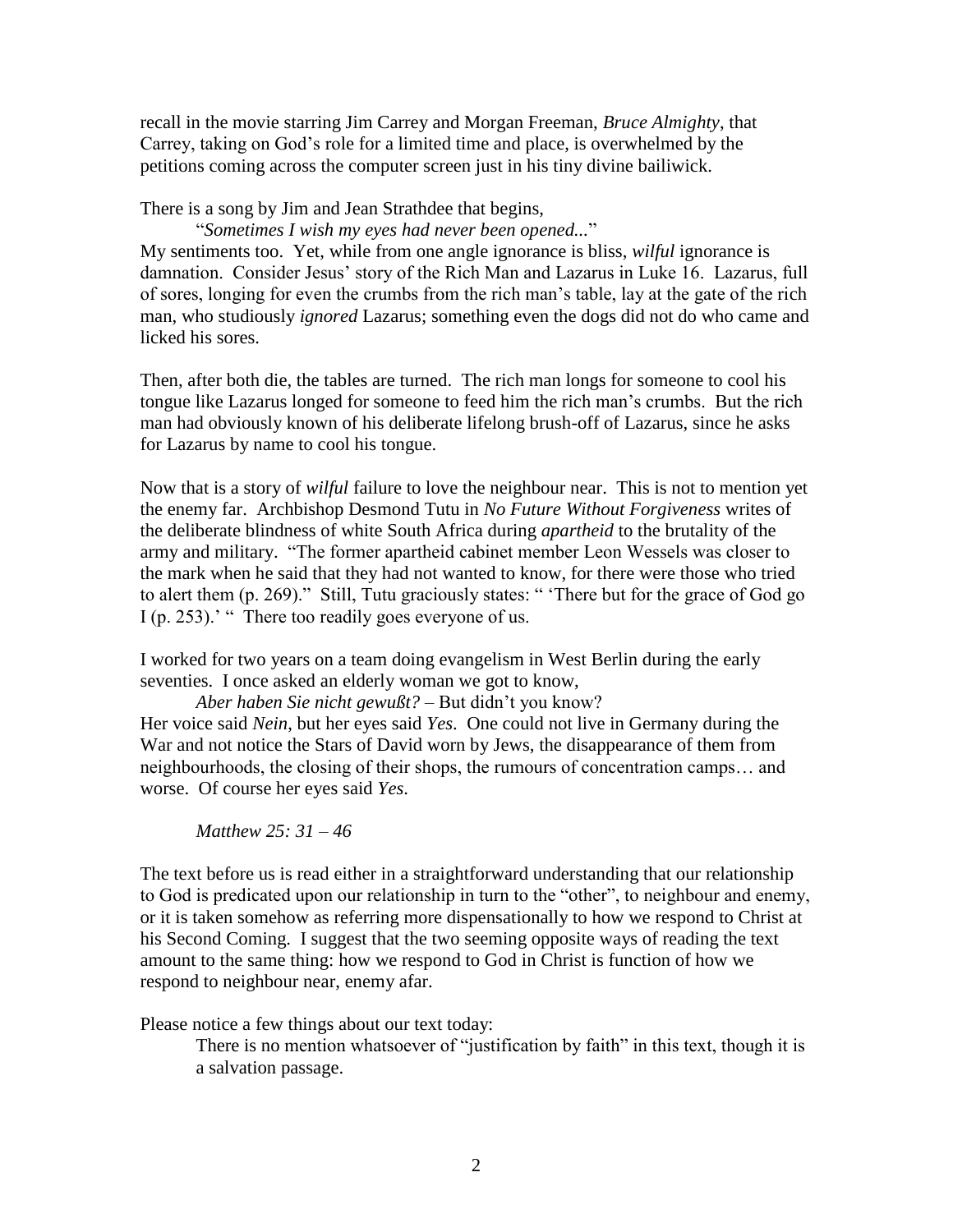The "righteous" do not even know until that moment, seemingly, that they are justified – they are, in other words, the very opposite of *self-righteous*. Christ is found invariably in "the least of these". If Christ is not found there, Christ is not found – no matter what religious protestations.

A Mennonite Central Committee poster produced a few years ago with reference to prison ministry read: "The Spirit of the Lord is on me, because he has anointed me to … proclaim freedom for the prisoners … If the Spirit of the Lord is upon you, find the prison of your choice and go and do likewise."

#### *Dr. J.I. Packer, Anabaptism, and James*

Several years ago, Regent College at U.B.C. was looking for a new Ethics Professor, after Dr. Klaus Bockmühl's sudden death. I was invited as alumnus rep onto the Search Committee. When I was first introduced to the Committee, Dr. J.I. Packer, this year declared one of the Top Ten Evangelical theologians in North America, immediately picked up on the fact that I was Mennonite (though not ethnically) and was working for the Mennonite Central Committee Canada at the time. In a kindly though not unforceful manner, he told me that Anabaptists were at the core wrong in their interpretation of Scripture, but they were also historically great models for the contemporary church, since they long since had learned, and repeatedly, to live in a surrounding hostile culture. Some of you know well that history. Many of your Mennonite forebears lived out that experience.

I responded simply, in a kindly, I hope, though not unforceful way: "Dr. Packer, *But someone will say, 'You have faith; I have deeds.' Show me your faith without deeds, and I will show you my faith by what I do.*"

This of course is James 2:18, a verse in a book Martin Luther described as a "*right strawy epistle*", so contrary it seemed to the great discovery of Saint Paul, the doctrine of *justification by faith.*

#### But is it?

May I suggest that justification is not through good works alone as the Reformers discovered - *nor is it possible without them. Sola fide* – by faith alone – is however a biblical heresy: a false, unnecessary choice. The Reformers usually failed to teach the corollary to faith/faithfulness: our salvation *is* our good works daily lived out (James 2:18; Phil. 2:12 & 13; Matt. 23:23 - based on Micah 6:8). As one theologian wrote of the Anabaptist embrace of this vision, violently rejected by the Reformers:

"The strength of this plan of salvation lay in the tight bond it created between divine grace and a total human response. Christian conduct did not follow (by some kind of inference or induction) as a consequence of salvation: it *was itself*  salvation. The salvific gift of God and its human answer in following Jesus were two sides of one reality (James William McClendon Jr., *Doctrine* (Abingdon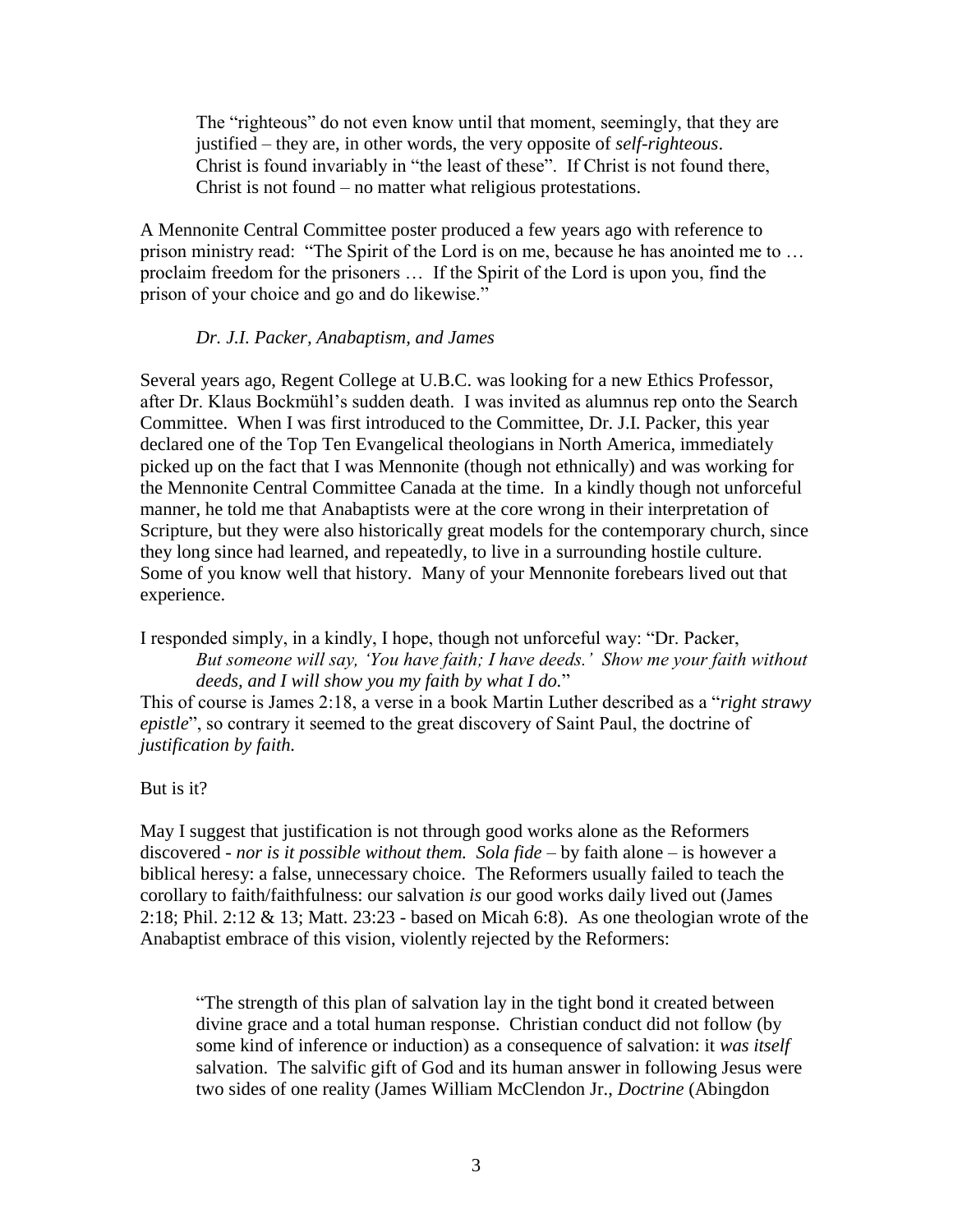1994), p. 118)."

*Matthew 5:43 – 48*

The text before us is consonant with an earlier part of Matthew's Gospel, the Sermon on the Mount. Listen to one part of it:

*"You have heard that it was said, 'Love your neighbor and hate your enemy.' But I tell you: Love your enemies and pray for those who persecute you, that you may be sons of your Father in heaven. He causes his sun to rise on the evil and the good, and sends rain on the righteous and the unrighteous. If you love those who love you, what reward will you get? Are not even the tax collectors doing that? And if you greet only your brothers, what are you doing more than others? Do not even pagans do that? Be perfect, therefore, as your heavenly Father is perfect.*

There is one more key text in Matthew to consider, of a piece with the Sheep and the Goats passage, and the others just looked at. Please listen to:

*Matthew 22:34-40*

*Hearing that Jesus had silenced the Sadducees, the Pharisees got together. One of them, an expert in the law, tested him with this question: "Teacher, which is the greatest commandment in the Law?" Jesus replied: "'Love the Lord your God with all your heart and with all your soul and with all your mind.' This is the first and greatest commandment. And the second is like it: 'Love your neighbor as yourself.' All the Law and the Prophets hang on these two commandments."*

The biblical test for love of God is love of neighbour;

The biblical test for love of neighbour is love of enemy.

The measure of our devotion to God is our devotion to the other.

Failure to show love to the other is failure to show love to God.

*How we treat the other is how we respond to God.* 

There is no Christian spirituality apart from the other. Christian salvation, Christian freedom, Christian spirituality are consummated in love of the other in the context of overwhelming love of God.

Paul's witness is:

"*The entire law is summed up in a single command: 'Love your neighbor as yourself.'* (Gal 5:14)" James echoes it:

"*If you really keep the royal law [Kingdom Law] found in Scripture, 'Love your neighbor as yourself,' you are doing right* (James 2:8)." Further texts say: Love of neighbour is our "*spiritual act of worship* (Rom. 12:1ff)". Love of neighbour is "*the perfect law that gives freedom* (James 1:25)".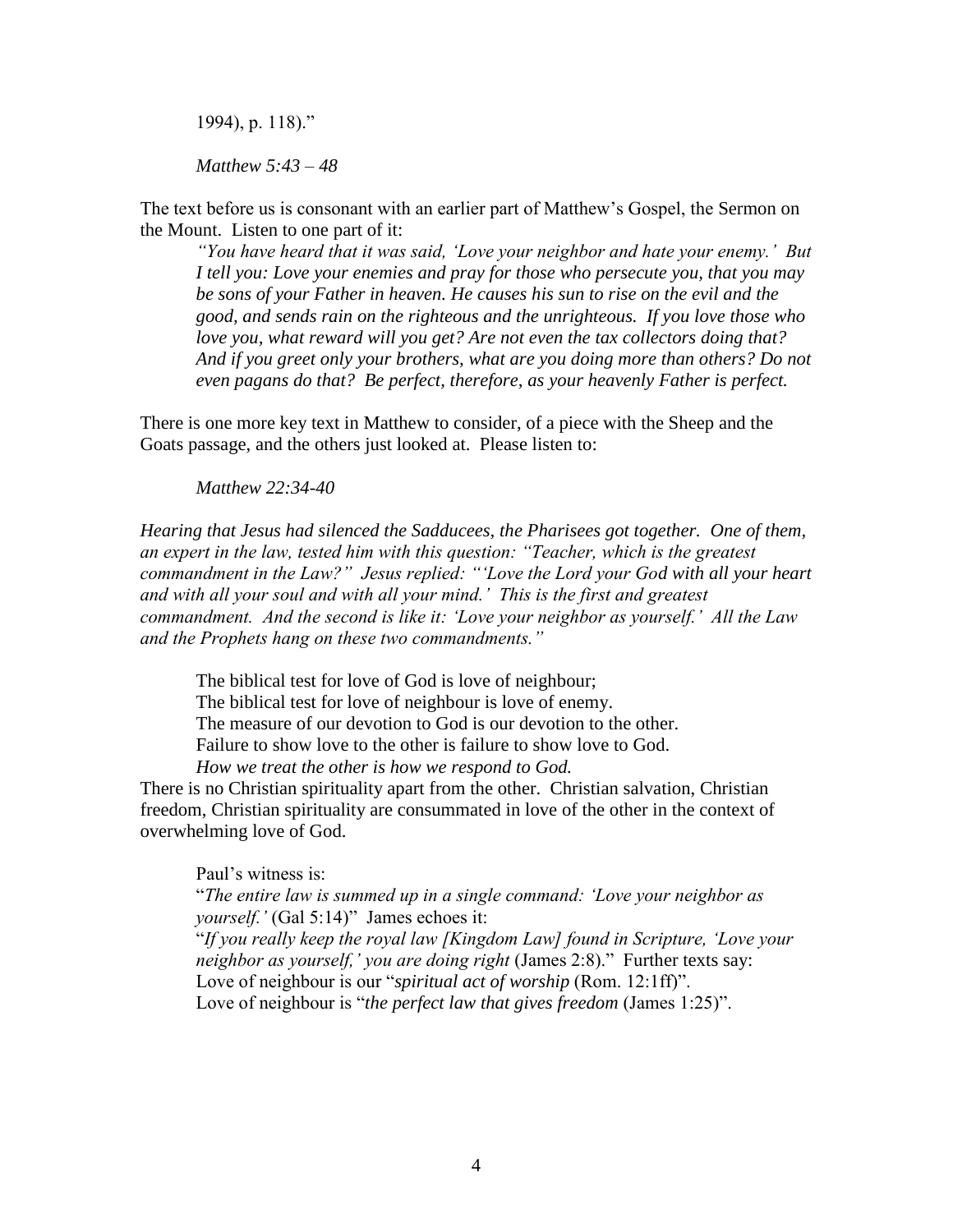#### *The Entire Ethical Sweep of the Bible*

The entire ethical sweep of the Bible as negative statement is declared succinctly by Saint Paul in Romans 13:10:

"*Love does no harm to its neighbor. Therefore love is the fulfillment of the law.*"

#### *Martin of Tours*

When Martin of Tours (who lived in the 4th century), a young Roman soldier and seeker of the Christian faith, met an unclothed man begging for alms in the freezing cold, he stopped and cut his coat in two and gave half to the stranger. That night he dreamt he saw the heavenly court with Jesus robed in a torn cloak. One of the angels present asked, "Master, why do you wear that battered cloak?" Jesus replied, "My servant Martin gave it to me." Martin's disciple and biographer Sulpicius Severus states that as a consequence of this vision Martin "flew to be baptized" . God is gracious and merciful; his love compels us to treat others with mercy and kindness.

#### *True Christian Spirituality*

I was raised in a conservative evangelical church tradition. The spirituality sought in that tradition was almost entirely God-directed. Church attendance, prayer meetings, and quiet times were greatly emphasized.

Mission understandings reflected this spirituality – with an additional twist: it was to "rescue the perishing", get them "saved", so that they too could join in similar devotion to God – and escape hell.

More positive kinds of this spirituality nonetheless produced great works of devotional literature such as *My Utmost For His Highest*. God was supremely loved and sought, according to the first of the Great Commandments.

In my missionary career, I also encountered Christians strongly oriented towards service, justice and peace as central to Christian mission. But devotion to God sometimes did not get mentioned, or was shunted to the back of the bus. In fact, one Home Church we joined had adherents who simply denied all the exalted language about Jesus in John's Gospel and Hebrews for instance, and defined spirituality in terms of service. Worship of God in Christ lost all importance. It felt strange singing Christmas carols with this group that denied the Incarnation and adoration of Jesus. I used to think: "They have taken the Lord .... and we don't know where they have put him!" (John 20:2) When I expressed this to one of the leaders, he said simply that this group had chosen "not to appropriate" certain portions of the Scriptures it found distasteful. One distasteful aspect was a high Christology. We sadly left that church fellowship disillusioned, even though they were great on service to others!

Both traditions seemed to put their eggs into the basket of *only one* of the Great Commandments. *But there are two, not just one!*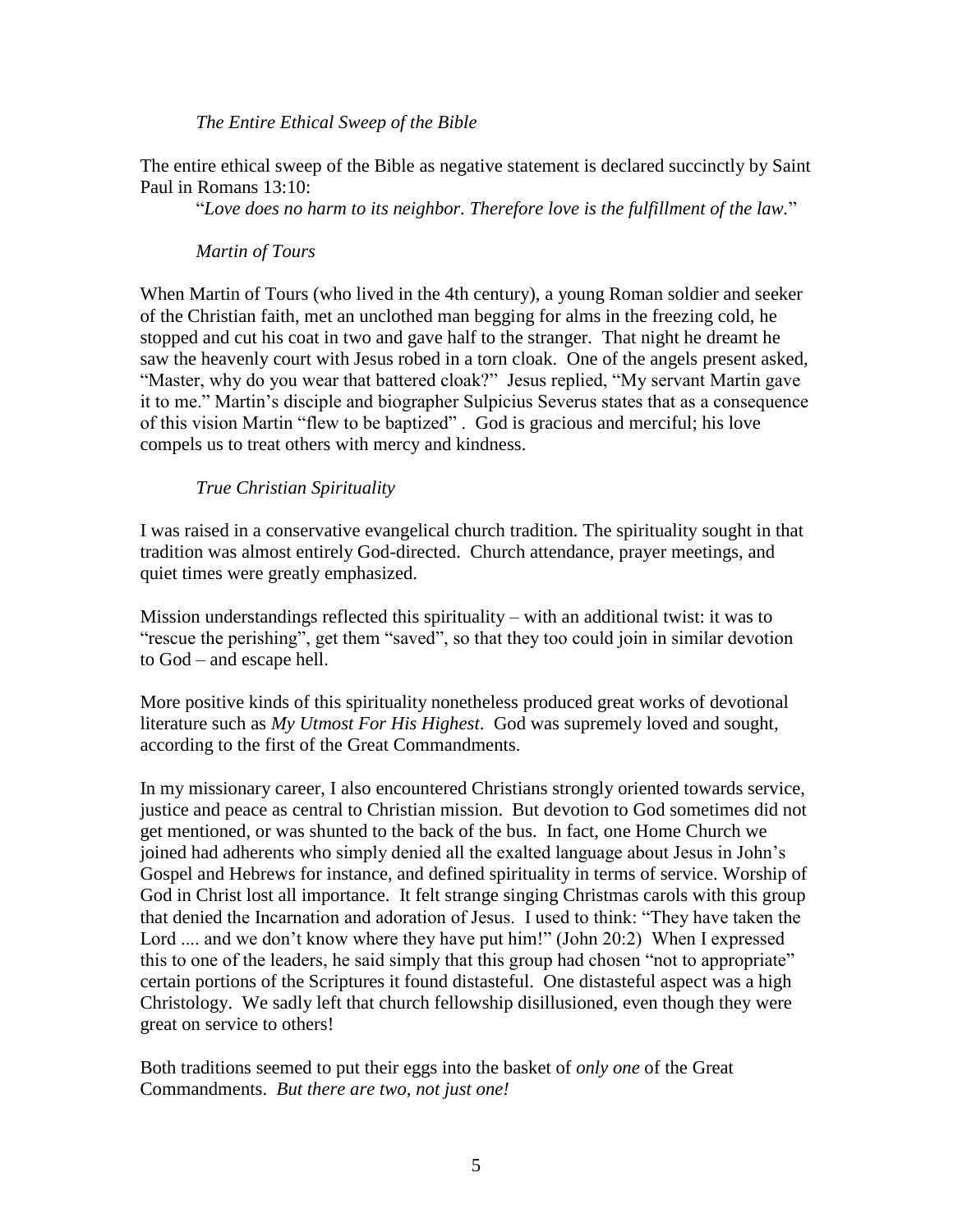The Christian Gospel is an astounding Charter of Freedom (John 8:32, 36; Gal. 5:1)! It is a spirituality centred *not* in sentimental pious devotion to God, nor in only service to others. Jesus taught that such pious devotion was a religious form of idolatry characteristic of hell – a state in Jesus' teaching of the religiously smug caught in a downward spiral of self-righteousness (Matt. 23:15).

And service of others apart from worship of God is good but ultimately unsustainable. "Can We Be Good Without God?" *(Atlantic Monthly*, December 1989), by Glenn Tinder best demonstrates that. Further, as Gil Bailie argues:

"The Jesus of Matthew's Gospel [22:36ff] did not say that the greatest commandment was to *believe* in God and love humanity. He did not say that we should be nice to one another because that's the way God would like us to behave. He said the first and most essential thing is to *love God* with a paramount love. It is the most hackneyed notion in the world, but once or twice in a lifetime its dulling familiarity vanishes, and one feels for a moment the unfathomable significance and centrality of Jesus' suggestion for breaking the grip of sin and death: to *love* God. Partly due to the humanists' romantic idea of basic human benevolence and partly to the rationalistic "where-there's-a-will-there's-a-way" spirit of the Enlightenment, the modern world came to believe that it could fulfill the requirements of the second commandment without having to bother with the first. We moderns came to believe, in effect, that, by itself, the second commandment was a civilizing force sufficient to the task at hand. The creaking and groaning, indeed, the shouting and shooting, that we now hear all around us is (*sic*) coming from the collapse of that assumption (*Violence Unveiled* (Crossroad 1995), p. 272)."

True Christian spirituality demonstrates central devotion equally to *God* and the *other* – the neighbour near and the enemy afar – through whom we however uniquely discover God and our true selves.

As the texts say:

*"If anyone says, 'I love God,' yet hates his brother, he is a liar. For anyone who does not love his brother, whom he has seen, cannot love God, whom he has not seen* (I Jn 4:20)."

Love of God is unthinkable outside love of neighbour.

*"The King will reply, 'I tell you the truth, whatever you did for one of the least of these brothers of mine, you did for me.'* (Matt 25:40)." Devotion to the "least of these" is devotion to Jesus.

"*But someone will say, 'You have faith; I have deeds.' Show me your faith without deeds, and I will show you my faith by what I do* (James 2:18)." James draws centrally on Jesus' Sermon on the Mount which spells out the "what I do" of James. James is reiterating Jesus' teaching: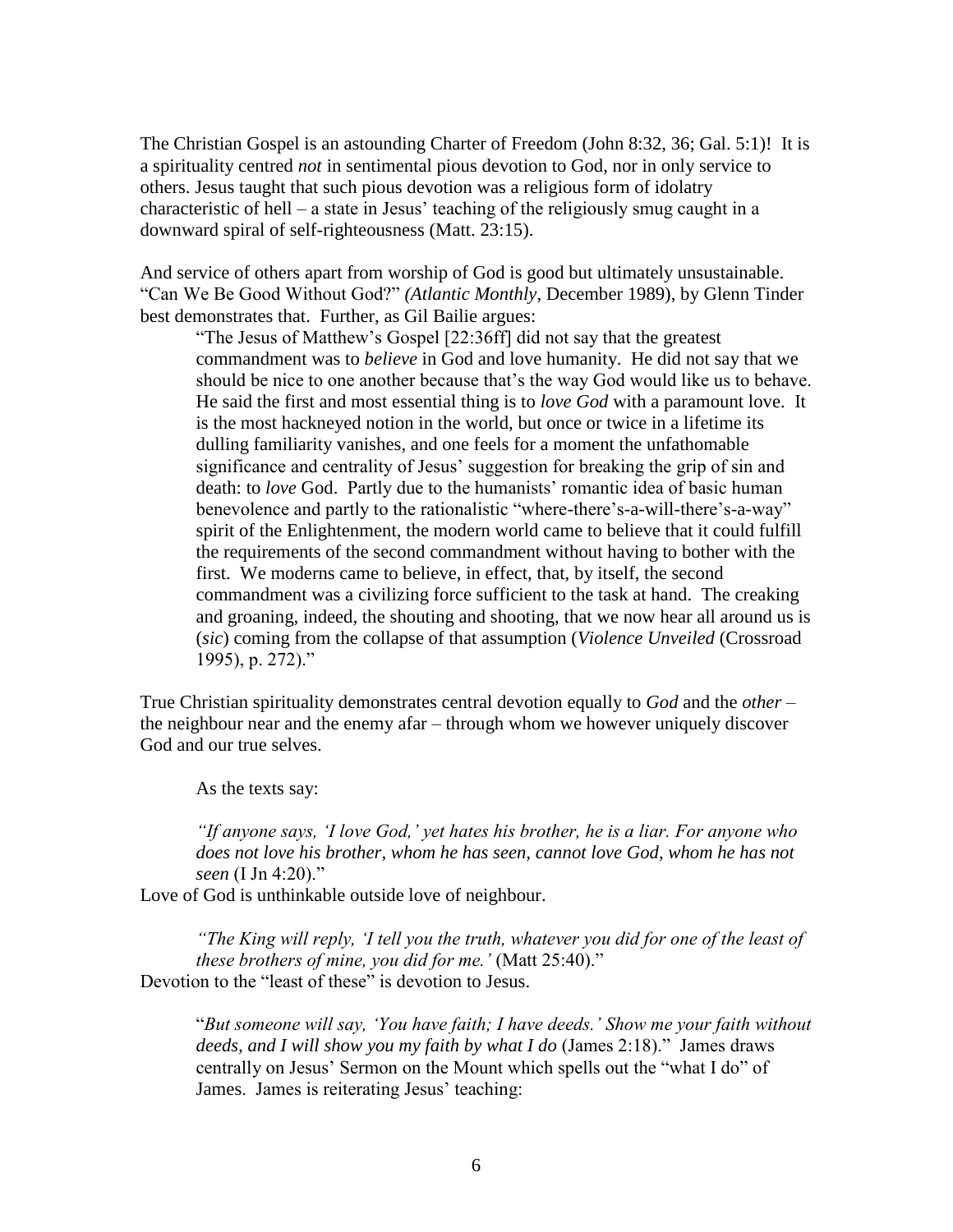*"Not everyone who says to me, 'Lord, Lord,' will enter the kingdom of heaven, but only he who does the will of my Father who is in heaven* (Matt 7:21)." God's "will" has just been spelled out by Jesus in the preceding "Sermon" as "acts of justice" (Matt. 6:1), which in Matthew are invariably demonstrable love and mercy towards others, to be done by those of whom Jesus then says*: "Therefore everyone who hears these words of mine* and puts them into practice *is like a wise man who built his house on the rock* (Matt 7:24, emphasis added)."

*There is biblically no Christian salvation nor spirituality outside love of neighbour and the enemy.* Likewise though, love of the other is dependent ultimately solely upon our love of God.

But for us Evangelicals, I must continue. Our devotion to the other is the only legitimate demonstration of devotion to God. Richard Hays writes:

"[T]he double love command [Matt. 22:37 - 40] becomes a hermeneutical filter – virtually synonymous with Hosea 6:6 ["I desire mercy, not sacrifice.", quoted twice in Matthew] – that governs the community's entire construal of the Law... Those who are trained for the kingdom of heaven are trained to evaluate all norms, even the norms of the Law itself, in terms of the criteria of love and mercy. In the community that lives this vision, then, acts of love and mercy should abound (*The Moral Vision of the New Testament*, Richard Hays, Harper, 1996, p. 101)."

In light of our opening Scripture, and this commentary, it is hard to understand Evangelicals' support of war, the death penalty, or any other kind of mistreatment of the neighbour. Yet, of the 80 to 100 million or so white Evangelicals to the south of us, it is estimated that over 90% voted this last election for "born again" President George Bush to continue his perpetual War on Terrorism that in Iraq alone has claimed so far over 100,000 civilian victims.

The only mission for the church is demonstrable love towards others (beginning with fellow-believers, Gal. 6:10), which is both evangelism and acts of justice and mercy. So Jesus prayed:

*"As you sent me into the world, I have sent them into the world.... I in them and you in me. May they be brought to complete unity to let the world know that you sent me and have loved them even as you have loved me (John 17:18 & 23)."*  He therefore said later in the Fourth Gospel:

*"As the Father has sent me, I am sending you* (John 20:21)." The supreme model is the Father who loves the whole world (John 3:16) and calls us to a similar love. This is identical to Eph. 5:1  $\&$  2, that summons a consistent love of others,

*"Live a life of love.*", the text says, based upon Christ's atoning death.

There is no Christian salvation, no spirituality, outside the other. *God is an idol outside*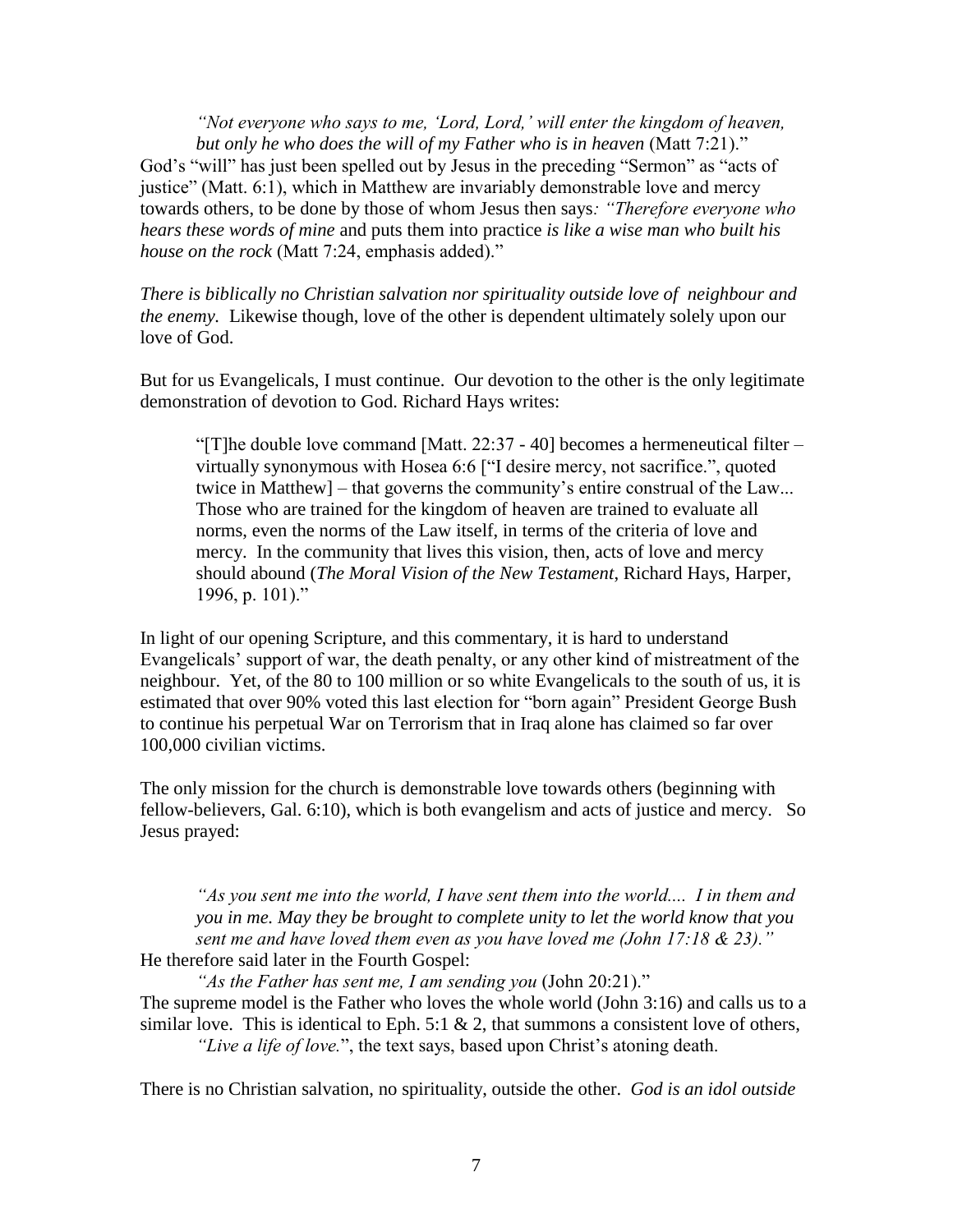*the other.* Love of God apart from the neighbour who is our true self is heresy – a false spiritual choice. The only authentic biblical spirituality discovers God and our true self in the demonstrable embrace of the other. If the other is within the church, it means practising the first principle of biblical ecclesiology: endless ( 70 X 70!) gestures of peacemaking/forgiveness toward the other who offends (Matt. 18). If the person is without the church, it means practising just peacemaking towards all – no less our fellow citizen/neighbour than the enemy, domestic and foreign (Matt. 5 - 7; Luke 6).

There is not a footnote theology to John 3:16 whereby God's love is proffered to the world, "except our enemies"! The text does not begin, "*For God so loved the world, except our enemies, etc.*" That has nonetheless been majority Christendom's spirituality whenever criminals and national enemies are in view. The Christian "enemy hit list" has also variously included pagans, Jews, Muslims, heretics, witches, slaves, people of colour, whites, Communists, capitalists, socialists, gays, lesbians, straights, proabortionists, anti-abortionists, Liberals, Conservatives, fundamentalists, etc., etc. *Christendom throughout history is strewn with the corpses of its enemies.* That is a travesty of true Christian spirituality, its utter inversion.

Thankfully, throughout church history, true Christian spirituality has been found in believers within all the traditions – often however in spite of the dominant theologies at work. It is at least potentially true of evangelicalism, so self-consciously assertive about holding to the faith "once delivered" (Jude 1:3), what Jesus said:

"*The teachers of the law and the Pharisees sit in Moses' seat. So you must obey them and do everything they tell you. But do not do what they do, for they do not practice what they preach* (Matt 23:2-3)." Douglas Frank in *Less Than Conquerors: How Evangelicals Entered the Twentieth Century* (Eerdmans, 1986), makes a poignant case for this. He writes:

"We are the Pharisees of our time, if anyone is (p. 229)." At the very end of a sweeping historical and sociological analysis of Evangelicalism at the end of the  $19<sup>th</sup>$ , beginning of the  $20<sup>th</sup>$  centuries, he adds:

"Whether in auspicious or declining times, as we have seen, we display a tenacious commitment to self-deceit. It is true that we are those who like to think that we heed Jeremiah's words, 'Blessed is the man who trusts in the Lord.' Our history, however, gives evidence rather of Jeremiah's wisdom in adding these words: 'The heart is deceitful above all things, and desperately corrupt; who can understand it?' (Jer. 17:7,9). In our very protests of trust in the Lord, we find occasion for our deepest self-deceits (p. 278)."

Of us Evangelicals it is fair to respond:

"*For in the same way you judge others, you will be judged, and with the measure you use, it will be measured to you* (Matt 7:2)."

Our "measure" is Jesus and the Scriptures. And by that very measure, we prove often to be sorely lacking. Judith Haiven's somewhat scurrilous book about Evangelicals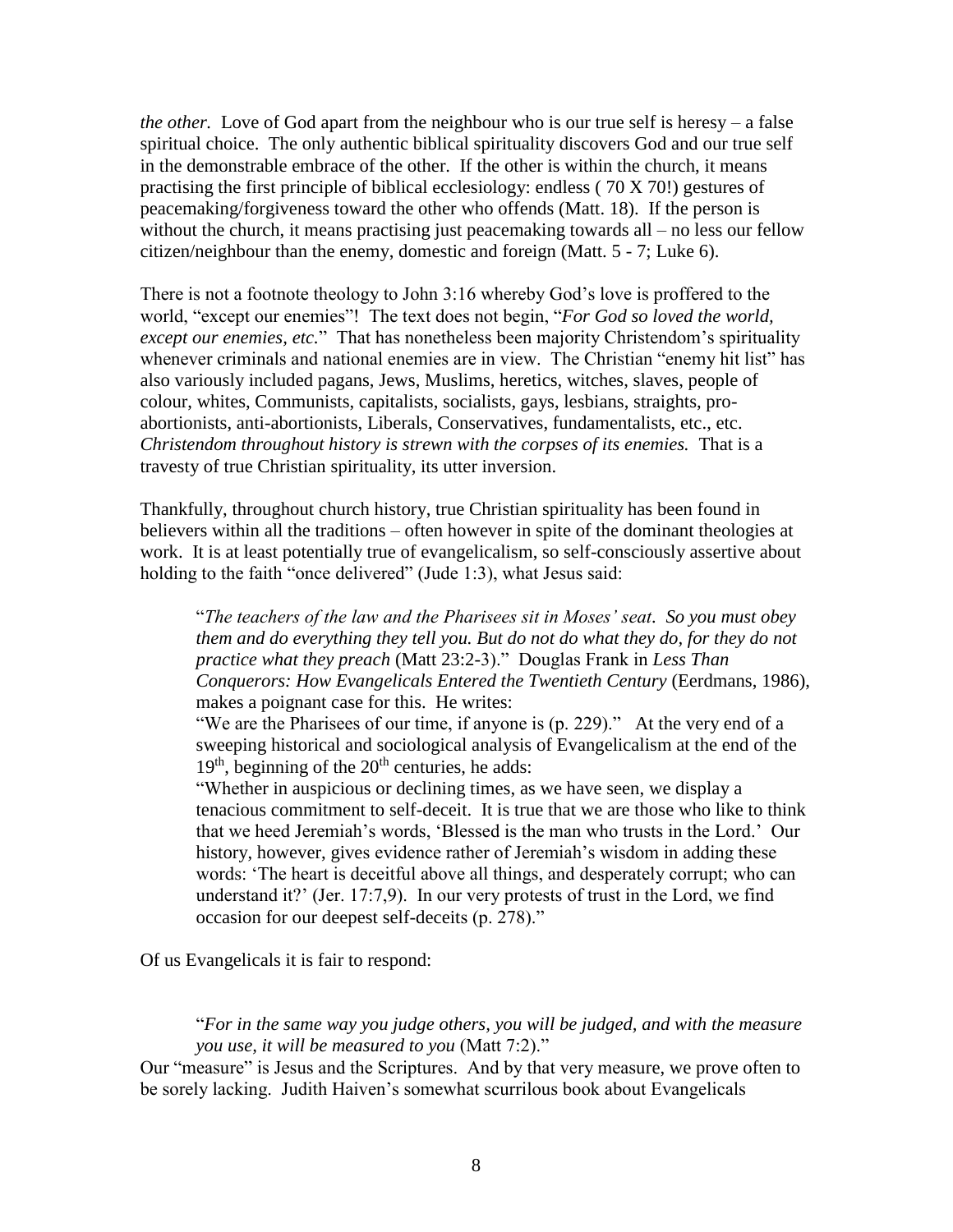nonetheless rightly observed what her title sadly reflects about some Evangelicalism: *Faith, Hope - No Charity!* This contrasts starkly with Tertullian's citation of the pagans' assessment of the early Christians: "See how they love...." A fellow Evangelical was right in gently mocking us, when, dedicating a book on Jesus' teaching about wealth and power to his dad, he said:

"He is an unusual fudamentalist; for he believes that inerrancy extends to the teachings of Jesus (*Your Money or Your Life* (Harper, 1986), by John Alexander)."

*M2/W2 and "The Least of These"*

#### M2/W2 currently has about

350 volunteers annually "matched" to do regular visits of over over 600 prisoners throughout the prisons in British Columbia. We take seriously the text, "*I was in prison and you came to visit me…*"

#### We also work with

socially isolated parents in Chilliwack to have weekly volunteer visits with the parents and kids in the 0 to 5-year range.

We also hold a contract together with Catholic Charities to work with high-risk sex offenders released into our Fraser Valley Communities. The program is called

"Circles of Support and Accountability", and has been highly effective across Canada for the past eleven years.

# **Glenn Flett**

Our fall Dinners' speaker two years ago was Glenn Flett.

Glenn spent several years committing robberies with violence, until one day he and a partner shot and killed a man during a Brinks Armoured Truck robbery. Through Christian friends inside and outside the prison, Glenn eventually chose to follow Jesus. Changes happened remarkably quickly. But a supreme test came after a woman in Victoria, a Christian pastor, was brutally murdered. She had been a grandmother figure to Glenn through all his criminal years. She had loved him unconditionally.

By a strange twist of circumstances, the man who murdered her ended up in the same prison as Glenn, and finally, in an English class he was teaching! Glenn was a "wheel" in the prison, had a lot of power, and could have called in favours. He could have had this guy killed. Not only did he not do this, but ultimately helped him successfully apply for and obtain parole. Glenn's new love for Jesus helped him embrace the man who had murdered the most accepting person in his life at that time.

Until recently, Glenn, who also had M2/W2 visits throughout his jail time, serves Jesus by reaching out to ex-prisoners through a local government-sponsored program that helps them reintegrate into society. It is called L.I.N.C.: Long-Term Inmates Now in the